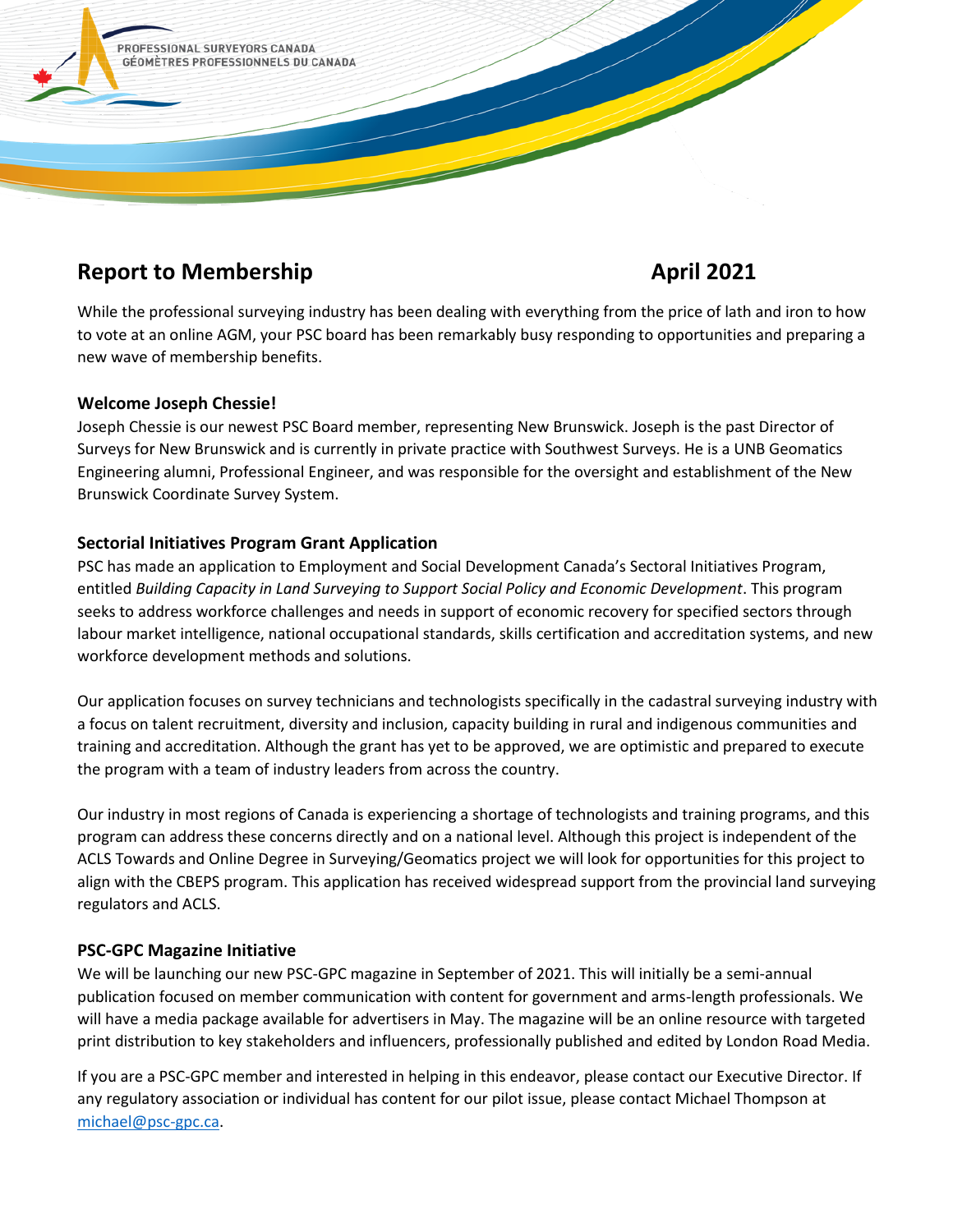### **Cottagemaps.com**

A group based in Ontario began to market 'Property Reports' to property owners throughout Canada and the USA in January of 2021. These reports showed cadastral or tax-base mapping overlayed on satellite imagery starting at \$39, purporting to allow the user to find their survey monuments and to allow them to find the boundaries of adjacent parcels.

Concurrent efforts from AOLS, ACLS, and PSC have resulted in the group retracting their services. Although this instance of unauthorized practice of professional surveying has been retracted, we expect similar problems will occur from time to time. Stay tuned for further opinion on the matter in the inaugural issue of our magazine.



# **Annual General Meeting**

PSC will be holding our Annual General Meeting online on Wednesday May 26, 2021 at 12:00 EDT. Members, please watch your inbox for the official announcement and invite.

# **P.Surv Trademark Finalization**

Th[e P.Surv Trademark](http://www.ic.gc.ca/app/opic-cipo/trdmrks/srch/viewTrademark?id=1924904&lang=eng&tab=reg&posNum=1&search=%7B%22selectField1%22%3A%22all%22%2C%22textField1%22%3A%221924904%22%2C%22category%22%3A%22%22%2C%22type%22%3A%22%22%2C%22status%22%3A%22%22%2C%22viennaField%22%3A%5B%5D%2C%22domIntlFilter%22%3A%221%22%2C%22searchDates%22%3A%5B%5D%2C%22selectMaxDoc%22%3A%22500%22%2C%22language%22%3A%22eng%22%7D&length=25&start=0) received approval and was officially registered on April 1, 2021. Provincial associations will be receiving a sublicensing agreement to allow for all professional surveyors registered with them the option to use the trademark. While this new designation is intended to communicate nationwide what we do, and who we are, to the public and all levels of government, there is no requirement for professionals to use the term. If your association has not yet signed a sub-licencing agreement, an individual end user licence agreement will be available to members on the PSC website. If you have questions about this, please contact the PSC office.

# **Communications Strategy**

Over the past few months, PSC has been working with a consultant to develop a communications plan. This plan will tie together existing initiatives and activities while also setting in motion new ideas. Our communications will have two target audiences, the first being PSC members and the second being public leaders and influencers. On the membership side, PSC members will see a website refresh, a new members area, and an increased focus on engaging and informing members. On the public side, PSC will be working to improve existing communication channels, such as social media. Additionally, we will be preparing content and messaging that is targeted towards key influencers and stakeholders.